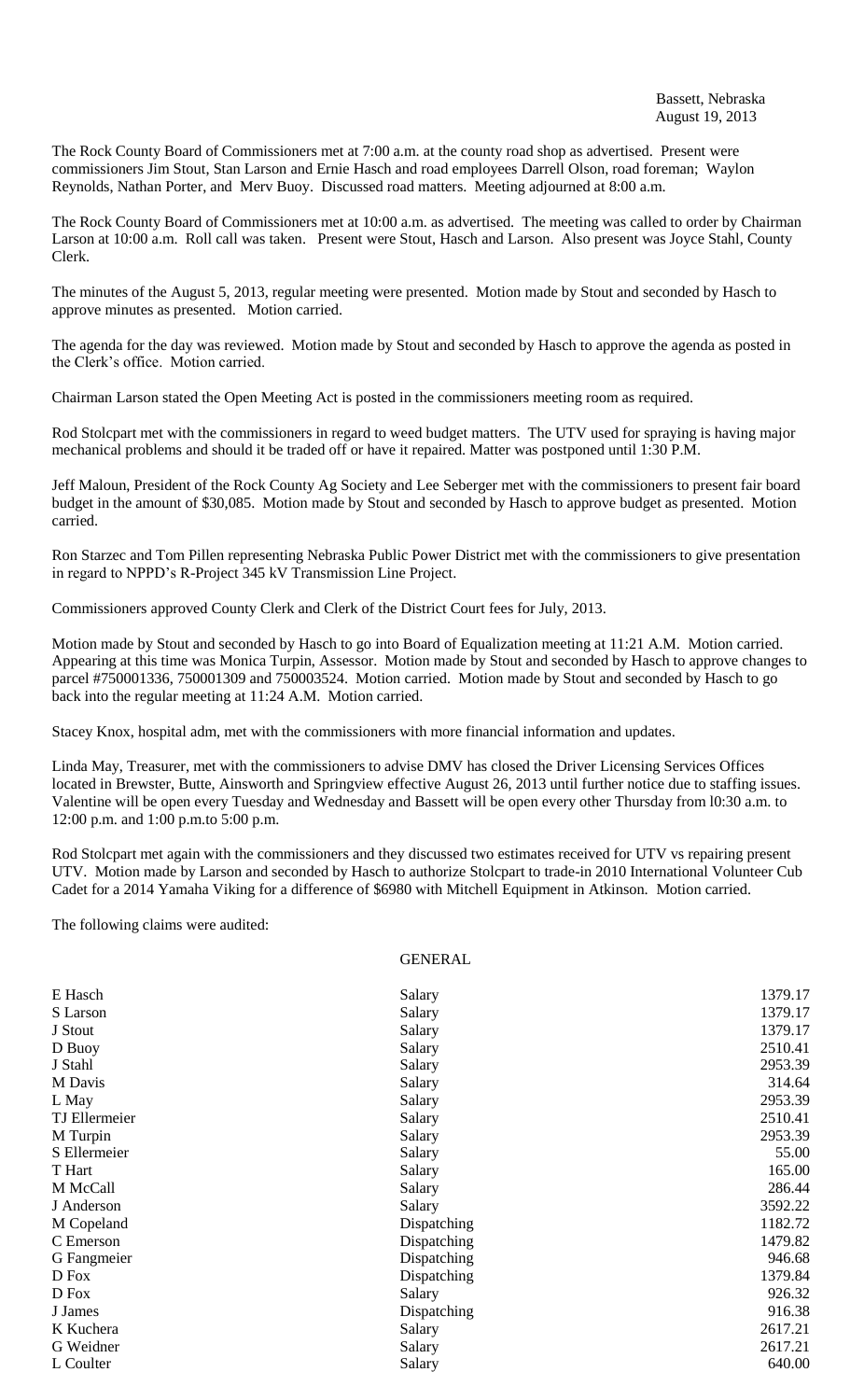| A Gurnsey                     | Salary                    | 2953.39            |
|-------------------------------|---------------------------|--------------------|
| D Buoy                        | Medical reimb             | 715.31             |
| M Davis                       | Medical reimb             | 178.83             |
| TJ Ellermeier                 | Medical reimb             | 715.31             |
| C Emerson                     | Medical reimb             | 715.31             |
| G Fangmeier                   | Medical reimb             | 715.31             |
| E Hasch                       | Medical reimb             | 715.31             |
| W Haynes                      | Salary                    | 50.00              |
| K Kuchera                     | Medical reimb             | 715.31             |
| S Larson                      | Medical reimb             | 715.31             |
| L May                         | Medical reimb             | 715.31             |
| E Ost                         | Medical reimb             | 715.31             |
| J Stahl                       | Medical reimb             | 715.31             |
| G Weidner                     | Medical reimb             | 715.31             |
| A-1 Autocare                  | Parts/rep                 | 344.99             |
| Ambulance Fund                | Fund transfer             | 1000.00            |
| Appeara                       | Towel service             | 113.14             |
| <b>AS</b> Central             | Computer serv             | 72.75              |
| <b>BC/BS</b>                  | Ins prem                  | 5007.17            |
| <b>BKR</b> Extension          | County share              | 1366.21            |
| Circle B                      | Sup                       | 11.95              |
| TJ Ellermeier                 | Mileage                   | 81.90              |
| <b>First Concord</b>          | Adm fee                   | 14.00              |
| G & V                         | Sup                       | 24.19              |
| Goeke                         | Sup                       | 75.45              |
| Leader                        | Printing/pub/subscription | 449.18             |
| Microfilm Imaging             | Equip rent                | 111.00             |
| <b>OPC</b>                    | Sup                       | 227.70             |
| <b>RC</b> Court               | Court costs               | 17.00              |
| <b>RC</b> Hospital            | Inmate meals              | 68.75              |
| Senior Center                 | Inmate meals              | 13.00              |
| <b>RC</b> Sheriff Trust       | Reg                       | 95.00              |
| SS Bk<br>SS Bk                | Mat retire                | 2644.47<br>3287.16 |
| Scott's                       | Mat soc sec<br>Fuel       | 14.61              |
| RC Sheriff                    | Fees                      | 6.00               |
| SourceGas                     | Ntl gas                   | 29.01              |
| Verizon                       | Service                   | 115.78             |
| West Payment Center           | Subscription              | 403.00             |
|                               |                           |                    |
|                               | <b>ROAD</b>               |                    |
| M Buoy                        | Labor                     | 1025.60            |
| M Boy                         | Medical reimb             | 715.31             |
| D Olson                       | Labor                     | 1246.40            |
| D Olson                       | Medical reimb             | 715.31             |
| N Porter                      | Labor                     | 1025.60            |
| N Porter                      | Medical reimb             | 715.31             |
| W Reynolds                    | Labor                     | 1362.13            |
| W Reynolds                    | Medical reimb             | 715.31             |
| <b>Buckles Automotive</b>     | Sup                       | 77.00              |
| <b>Cross Trails Gravel</b>    | Gravel                    | 7401.00            |
| <b>Frontier Diesel</b>        | Machine hire              | 582.32             |
| <b>KBR RPP District</b>       | Electricity               | 15.00              |
| M Kuchera                     | Machine hire              | 2880.00            |
| Leader                        | Printing/pub              | 50.47              |
| <b>NMC</b>                    | Parts                     | 176.03             |
| SS Bk                         | Mat retire                | 314.53             |
| SS Bk                         | Mat soc sec               | 575.35             |
| Turp's                        | Sup                       | 235.15             |
|                               |                           |                    |
|                               | <b>LIBRARY</b>            |                    |
| R Bodmer                      | Salary                    | 1197.00            |
| E Ost                         | Salary                    | 1448.00            |
| SS Bk                         | Mat retire                | 178.54             |
| SS Bk                         | Mat soc sec               | 202.35             |
|                               |                           |                    |
|                               | <b>INHERITANCE</b>        |                    |
| <b>Dept Correctional SVCS</b> | <b>Wool blankets</b>      | 20.00              |
| <b>NPPD</b>                   | Electricity               | 500.00             |
|                               |                           |                    |
|                               | 911 EMERGENCY EQUIPMENT   |                    |
| <b>Communication Services</b> | Maint/rep                 | 6771.78            |
| GeoComm                       | Maint                     | 1102.82            |
| NoEast NE Tel Co              | Service                   | 36.72              |
|                               | OTHER CAPITAL PROJECTS    |                    |
| <b>BBG</b>                    | Labor                     | 50.00              |
| <b>Dell Marketing</b>         | Equip                     | 204.98             |